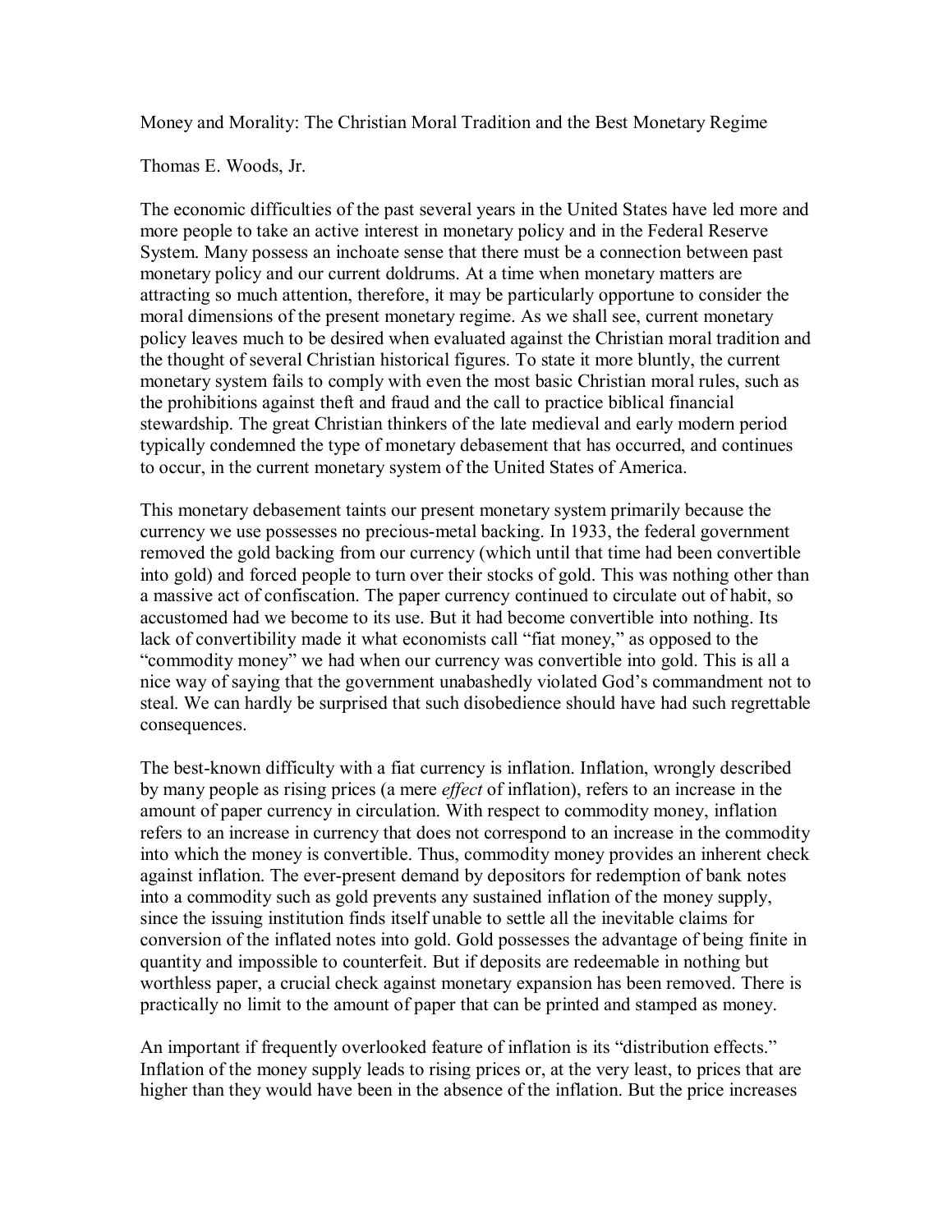associated with inflation do not occur all at the same time, reaching all goods instantaneously across the entire economy. The new money does not enter the economy in a uniform way; rather, it affects everyone in different degrees at different times. Some get the new money earlier than others. Those who receive the new money first are able to spend it in an economy in which prices have not yet risen. Those who receive the new money from its first recipients, in turn, find themselves at an advantage vis-a-vis those who have not yet received it, because prices have likely not yet risen to a level commensurate with the new quantity of money.

As the new money works its way through the economy, it raises the prices of the goods that its recipients purchase. Those who receive the new money last, after it has worked its way throughout the economy, suffer the brunt of the distribution effect, because all this time, without having come into possession of any of the new money, they have had to pay the higher prices that the new money has brought about. We now see that the distribution gains of the first possessors of the new money have come at the expense of those who received the money only much later. If there is a principle of Christian morality according to which such insidious wealth redistribution is acceptable, it is not known to the present writer.

Inflation also hurts those on fixed incomes and those who rely for their sustenance on accumulated savings. In either case, the same nominal amount of money possesses less real purchasing power as a result of the government's increase of the money supply, and practically everyone—particularly the most economically vulnerable—thereby become the victims of indirect theft. Thus, the government's illicit confiscation has begotten more theft, visiting the harmful effect of this sin "to the third and fourth generation."

Furthermore, inflation also throws business calculation into chaos. Under an inflationary regime, businesses find it difficult to distinguish between genuine and illusory profits. Basing themselves on nominal expenditure and revenue figures, they tend to overestimate profits, mistaking the consequences of an inflated money supply for an increase in real profits. It is standard accounting practice for an asset's cost to be reckoned as the amount of money spent to purchase it. But when inflation occurs, the price of replacing that asset when it wears out rises. Thus, inflation causes businesses to overstate their profits, because it encourages them to not properly take into account the now higher replacement costs of their assets and even to spend and invest money that they actually need just to maintain their capital stock. In other words, by misleading businesses into a false sense of prosperity, inflation can cause business executives to engage in inadvertent capital consumption, thereby causing executives to commit fraud—whether advertently or inadvertently—when preparing their financial statements. On the other hand, commodity monies, as Hans Sennholz has pointed out, can actually facilitate economic calculation, because their quantities tend to change so slowly. Inflationary activity thus profoundly disrupts the common good no matter how that concept is defined.

Inflation's interference with business calculation is not insubstantial. As the distribution effects of inflation work their way through the economy, business firms may see the prices of the goods they produce begin to rise. If entrepreneurs be lieve that these price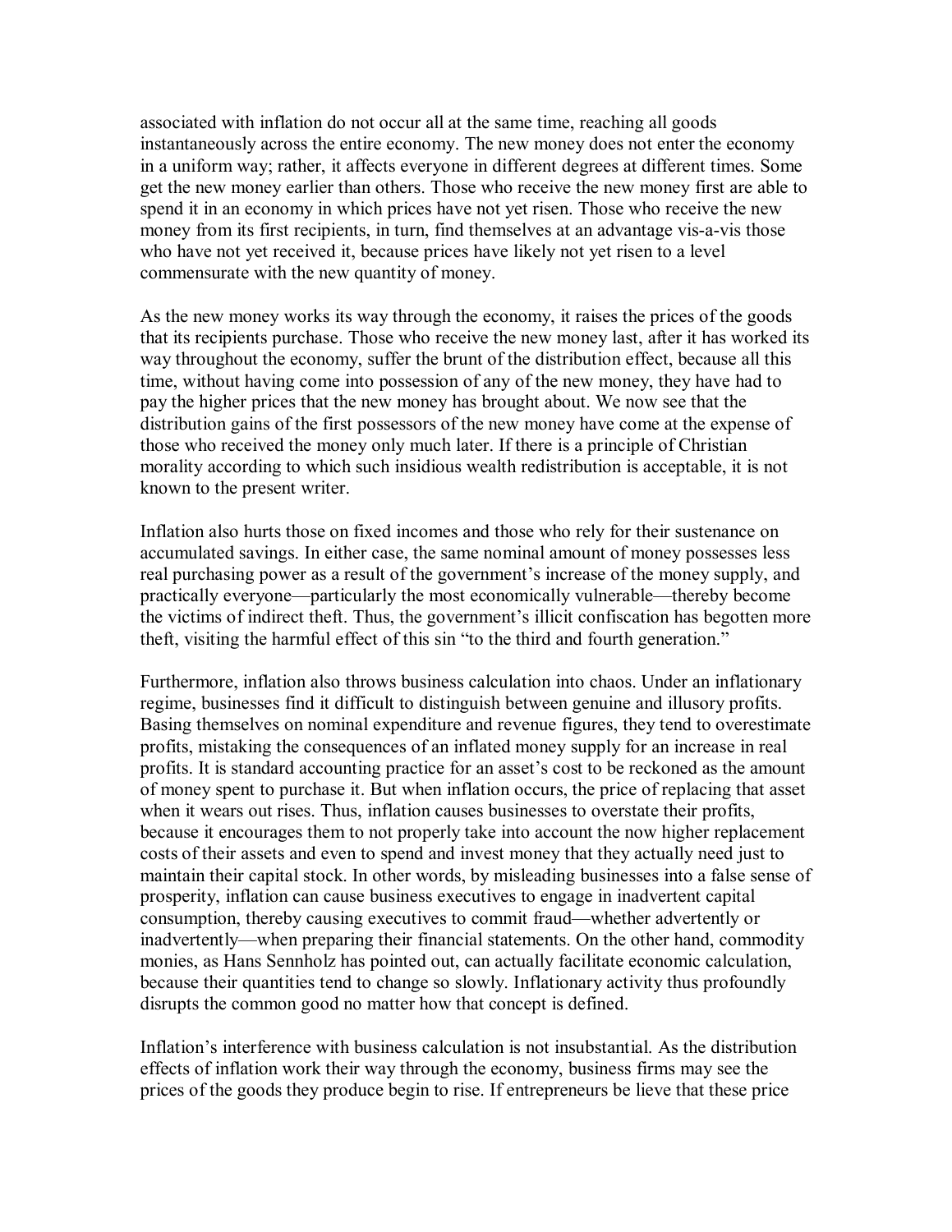rises represent a permanent phenomenon, they are liable to expand production, investing in additional capital and labor. If, on the other hand, they believe that these price increases are caused simply by inflation and are not likely to be long lasting, they will refrain from rearranging resource allocation in line with the rising prices. The trouble is that they have no way of knowing whether given price increases are caused by genuine increases in demand or by inflation. They have no way of knowing the specific path of the inflation as it works its way throughout the economy, and whether their own firms are part of that path. "Inflation," writes Steven Horwitz, "is a major drag on economic growth because it unnecessarily complicates the entrepreneur's job and leads to error and wasted resources." Thus, in addition to encouraging fraud, inflation discourages the practice of biblical financial stewardship.

This discouragement of biblical stewardship extends beyond distinctly business environments. "The millions who see themselves deprived of security and well-being become desperate," explains Ludwig von Mises. "The realization that they have lost all or most all of what they had set aside for a rainy day radicalizes their entire outlook. They tend to fall easy prey to adventurers aiming at dictatorship, and to charlatans offering patent-medicine solutions." These effects are "especially strong among the youth. They learn to live in the present *and scorn those who try to teach them 'old-fashioned' morality and thrift*" (emphasis added). Inflation thereby encourages a mentality of immediate gratification that is plainly at variance with the discipline and eternal perspective required to exercise principles of biblical stewardship—such as long-term investment for the benefit of future generations.

Before moving on, let us consider one additional point about a fiat currency. One implication of Mises' regression theorem (which he developed in *The Theory of Money and Credit*, 1912) is that the only way a fiat money can arise is by means of government confiscation of the precious-metal backing of existing commodity money, thereby transforming the paper currency, at one time convertible into a precious metal, into worthless, irredeemable paper. If Mises is right, this point must surely enter our moral calculus—if fiat money can come about only as a result of massive government confiscation, its moral status may well be fatally compromised on that ground alone.

Beyond inflation, a very serious problem associated with fiat money is the boom-bust cycle. It was Ludwig von Mises (1881–1973) who developed the so-called Austrian theory of the business cycle, and his student F. A. Hayek (1899–1992) whose elaborations on it won him the Nobel Prize in economics in 1974.

Space considerations prohibit all but the briefest overview of the theory here, but what follows may serve at least as an introductory sketch. When the Federal Reserve engages in monetary expansion through credit markets (to "stimulate the economy," so we are told), the effect is to lower the interest rate. Normally, the interest rate coordinates saving and investment. When people save more, the interest rate goes down. The lower interest rate, in turn, alerts entrepreneurs to the correspondingly increased availability of funds to be borrowed. The increased saving also reflects the public's increased willingness to defer consumption. This, naturally, is when investment projects make the most sense.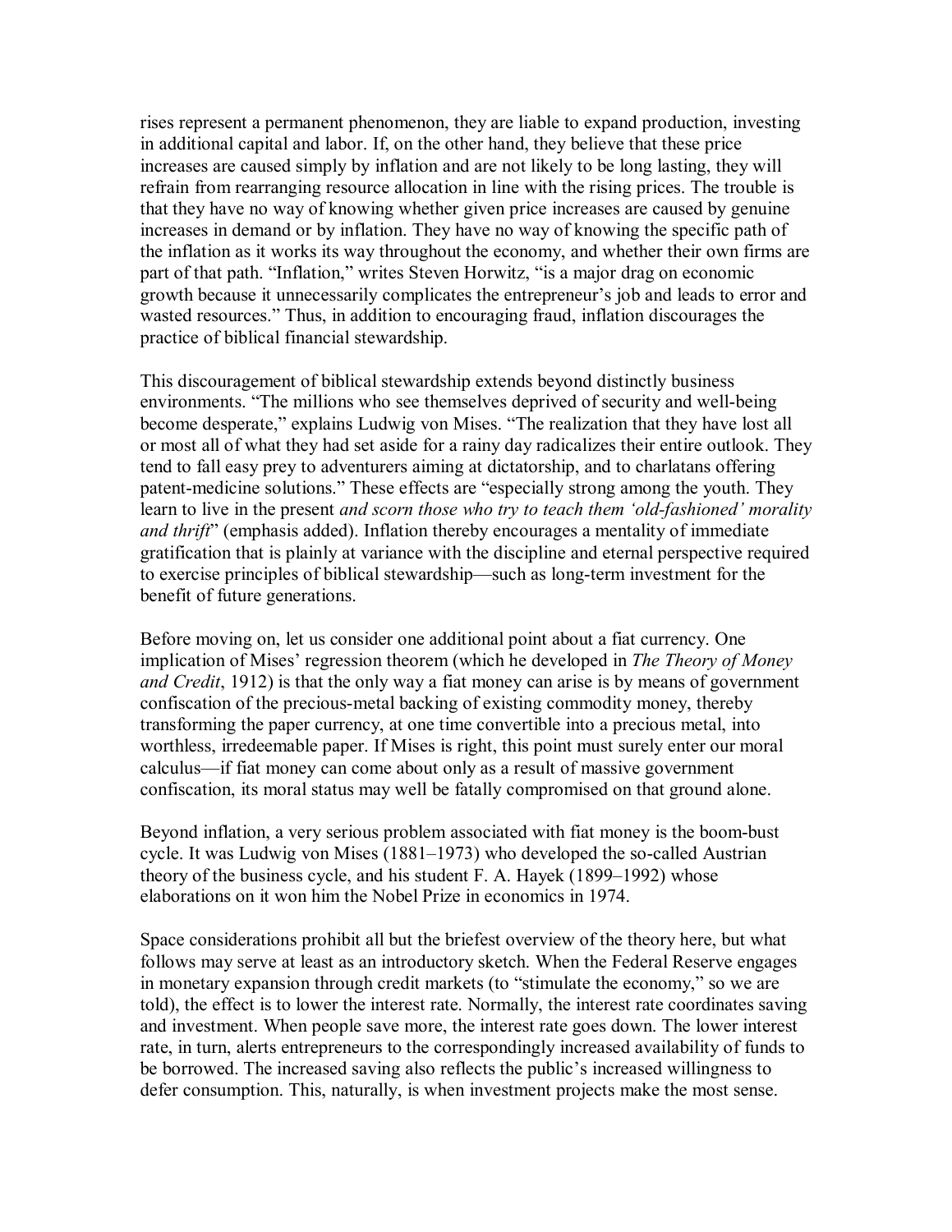Also, the lower interest rate gives a disproportionate stimulus to "higher-order" stages of production like mining or raw materials—that is, stages furthest away from finished consumer goods.

The problem with the Fed's stimulus is that by artificially lowering the interest rate it makes investors think that the public is more willing to defer consumption than it actually is. It makes investors think the public has saved more than it actually has. But the public's saving/consumption preferences, in this scenario, have not changed at all. Business executives are led to engage in an expansion in higher-order stages of production that is completely at odds with the public's unchanged desire for consumption in the present. They begin projects that cannot all be completed given existing resources. The resulting misallocation of capital and overall economic discoordination eventually bring the artificial boom to an end.

Mises' analysis reinforces the moral claim of a pure gold standard, because if all money were convertible into gold on demand, no central bank would be able to engage in the kind of credit manipulation and stimulus that leads to the business cycle in the first place. Surely if a particular monetary system can avoid the impoverishment and dislocation of recessions and depressions, this factor alone should speak volumes in its favor.

Moreover, the Austrian theory also contains critically important insights for proper moral analysis and shows why moral judgment is liable to go dreadfully wrong if undertaken in ignorance of the true causes of the business cycle. Countless moralists are to be found during recessions and depressions calling for various state measures intended to alleviate the dislocations associated with the downturn. Since this topic is well covered in the Austrian literature, let us confine ourselves to one typical suggestion: emergency aid, from low-interest loans to outright subsidies, to failing businesses. As the Austrian analysis makes clear, this is precisely what should not be done, because it only perpetuates the credit-induced misallocation of capital into the indefinite future. Liquidation of the malinvestments incurred during the boom must be allowed to continue unimpeded, lest the inevitable liquidation process and its attendant suffering be indefinitely prolonged.

In fact, the policy implications of the Austrian theory are obvious: the government should do nothing at all. Any attempt to lend support to malinvested capital only obstructs the recovery. Economically sound firms are forced to continue to compete with these unsound firms for the scarce resources they need. Support for failing businesses thus tends to impoverish those firms that are capable of employing the resources of their less successful counterparts more efficiently and more in line with consumer demands and time preferences but they are impeded from doing so. Government stimulus to consumption, which remains the conventional wisdom despite its repeated failure (as in Japan, which has been in the economic doldrums after some fourteen years of consumption-driven policy), is at least as bad an idea as supporting failing businesses. Business downturns are not caused by insufficient consumption. In a certain sense, a downturn is caused by too much consumption, making long-term investment projects correspondingly unprofitable (because they were out of line with consumer desires to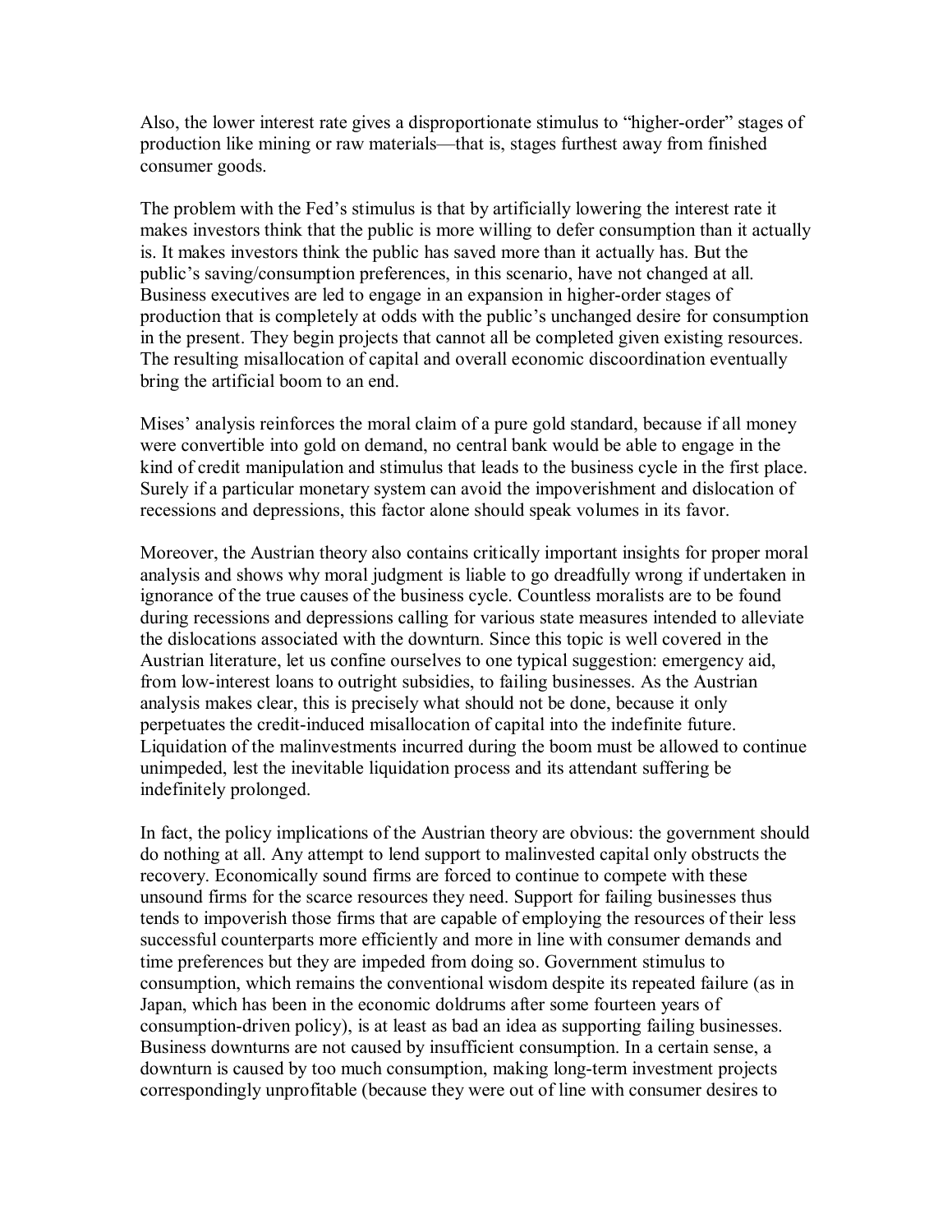consume in the more immediate future). This is why Murray Rothbard suggested that the most helpful path to pursue at such a time is certainly not more consumption, but "more saving, to vali date some of the excessive investments of the boom."

The importance of economic knowledge to moral analysis is, therefore, amply reinforced in the case of the business cycle. Without an adequate knowledge of the causes and cures of the cycle, someone trained in moral philosophy or theology cannot be sure that he is not in fact recommending a course of action that will only exacerbate the problems he aims to solve. One prominent Catholic writer during the 1930s wrote that the cause of the Great Depression, "supposedly so complex," could be distilled to "one word: greed." Such pronouncements are, to say the least, unhelpful. Even if greed magically disappeared, misleading signals to investors would still lead to the misallocation of capital described in the Austrian theory.

The practice of fractional-reserve banking, which lay at the heart of modern banking systems, also carries moral implications. A fractional-reserve bank is one that lends out much of its demand deposits (that is, funds that its clients are entitled to at any moment, on demand) at interest, trusting that a critical mass of its clients will not demand their money simultaneously and that the money the banks keep in reserve—a mere fraction of their liabilities—will suffice to meet the demands of those who do demand their money. Banks that engage in this practice are inherently bankrupt. If all their clients simultaneously demanded that their deposits be turned over to them, the bank would be forced to concede its inability to meet its obligations. The only case in which it would be morally legitimate for a depositor's money to be treated as temporarily not his own would be in the case of a time deposit, in which case the depositor would have voluntarily contracted to relinquish control over his money to the bank for a set period of time, during which the banker could do with it as he saw fit.

In many cases, governments have granted favors and special privileges to such banks. Very often, fractional-reserve banks, under pressure for redemption from depositors, have been legally permitted to suspend payment to their depositors—which means they are allowed to continue in operation, demanding that their own debtors meet their obligations, while at the same time refusing the just claims of their creditors (i.e., their depositors). Sometimes this privilege has lasted years at a time. No other business is allowed to operate on such a basis, and there is no obvious moral difference between banking and any other business enterprise that should entitle it to exemption from this basic standard of morality.

The late scholastic theologians were generally unfavorable toward fractionalreserve banking as well. In the sixteenth century, such theologians as Luis Saravía de la Calle, Martín de Azpilcueta Navarro, and Tomás de Mercado argued that the demand deposit did not amount contractually to a transfer of property, even for a time, from the depositor to the banker, and that it would be wrong for the banker to attempt to seek profit by lending out deposits that were supposed to be available to depositors on demand. Even in the case of such scholastics as Luis de Molina and Juan de Lugo, whose position was rather confused but which appeared to favor the principle that the depositor forfeited